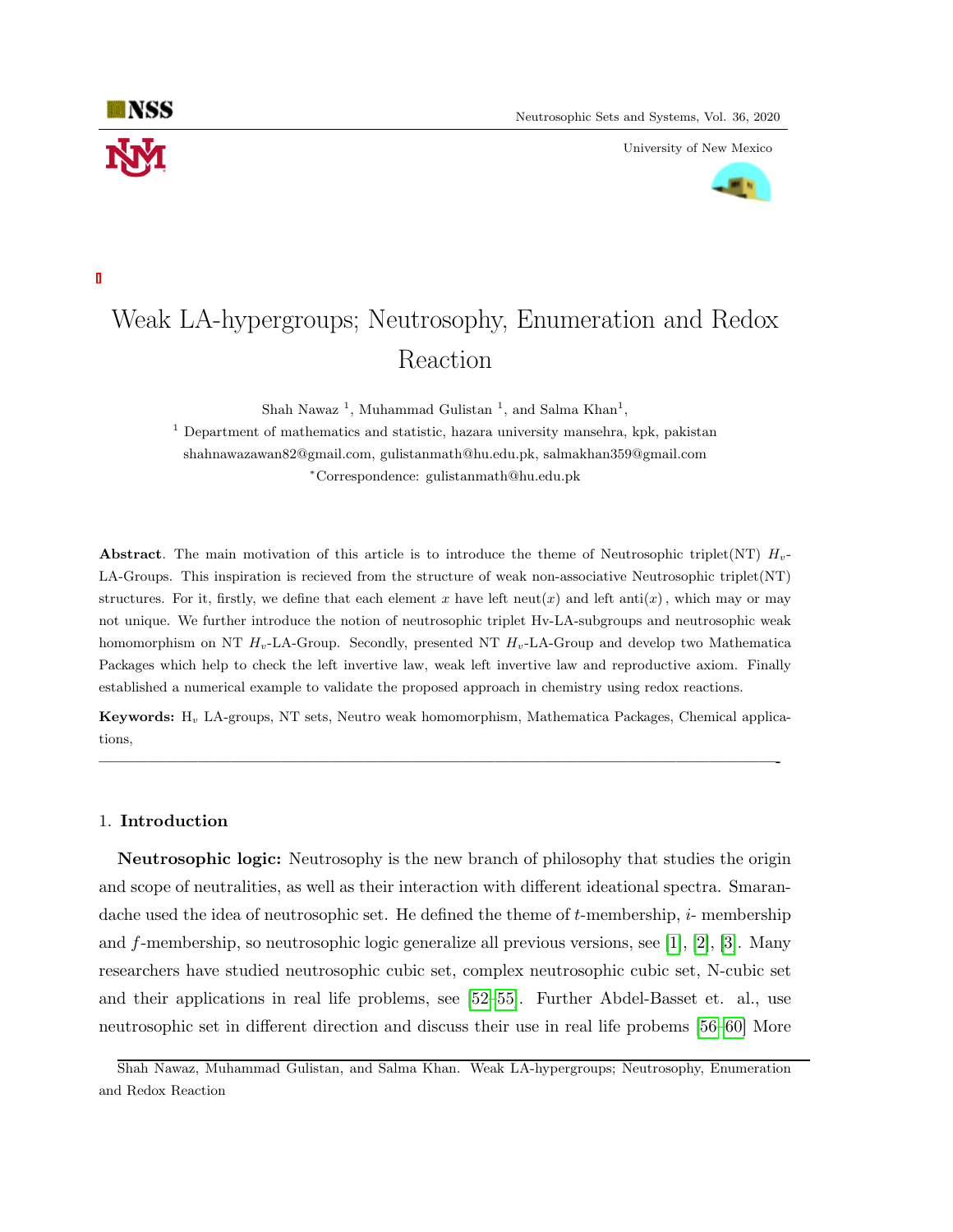about the neutrosophic algebraic structures we refer the reader  $[4-6]$  $[4-6]$  and  $[7-12]$  $[7-12]$ . For the NT groups see  $[13-18]$  $[13-18]$ .

Hyperstructures theory: In 1934, Marty [\[19\]](#page-14-9) introduced the theme of hyperstructures. More about the hyperstructures we refer the reader  $[20-22]$  $[20-22]$ . The idea of weak structure, which is known as  $H_v$ -structure is introduced by Vougiouklis [\[23\]](#page-14-12), see also [\[24–](#page-15-0)[31\]](#page-15-1). In 2007 Davvaz and Fotea mainly dedicated to the study of hyperring theory [\[32\]](#page-15-2). Davvaz and Vougiouklis [\[33\]](#page-15-3), published recently a new book having title "A walk through weak hyperstructures, Hv-Structures" with some interesting applications of hyperstructures.

Left Invertive Structures: Kazim and Naseerudin [\[34\]](#page-15-4) laid the idea of left almost semigroup (denoted by LA-semigroup). Afterwards, Mushtaq [\[35\]](#page-15-5) and some other researcher, further worked in detail on the structure of LA-semigroup, see papers [\[36–](#page-15-6)[42\]](#page-15-7). Hila and Dine [\[43\]](#page-15-8) in 2011, furnished the idea of LA-semihypergroup. More detail can be seen in [\[44\]](#page-15-9), [\[45\]](#page-15-10), [\[46\]](#page-15-11), [\[47\]](#page-15-12), [\[48\]](#page-15-13), [\[49\]](#page-15-14), [\[50\]](#page-15-15), [\[51\]](#page-16-4).

Our Approach: This paper is the continuation of our published paper [\[18\]](#page-14-8) and it consists of 6 sections. We arrange this work as: In section 2, we collected some of the relevant material after the introduction. In section 3, we give a new class of algebraic hyperstructure known as NT  $H_v$ -LA-Group, which is the main theme of LA-Group, LA-hypergroup,  $H_v$ -LA-Group. In NT  $H_v$ -LA-Group each element k have left neut(k) and left anti(k), which may or may not unique. We also define the neutro weak homomorphism on NT  $H_v$ -LA-Group. Moreover, we discuss many interesting properties of NT  $H_v$ -LA-Groups. In section 4, we provide the construction of NT  $H_v$ -LA-Groups with the two Mathematica Packages which help to check the left invertive law, weak left invertive law and reproductive axiom. In section 5, we present the application of propose structure in chemical reactions. In section 6, we end with the concluding remarks.

## 2. Preliminaries

In this section, we added some basic definition and result, which helped to prove the result of our proposed structure.

**Definition 2.1.** [\[44\]](#page-15-9) "A hypergroupoid  $(\aleph, \circ)$  is called LA-semihypergroup, if it satisfies the following law

$$
(\flat_1 \circ \flat_2) \circ \flat_3 = (\flat_3 \circ \flat_2) \circ \flat_1 \text{ for all } \flat_1, \flat_2, \flat_3 \in \aleph.
$$

"

**Example 2.2.** [\[44\]](#page-15-9) "Let  $\aleph = Z$  if we define  $b_1 \circ b_2 = b_2 - b_1 + 3Z$ , where  $b_1, b_2 \in Z$ . Then  $(\aleph, \circ)$  become LA-semih ypergroup."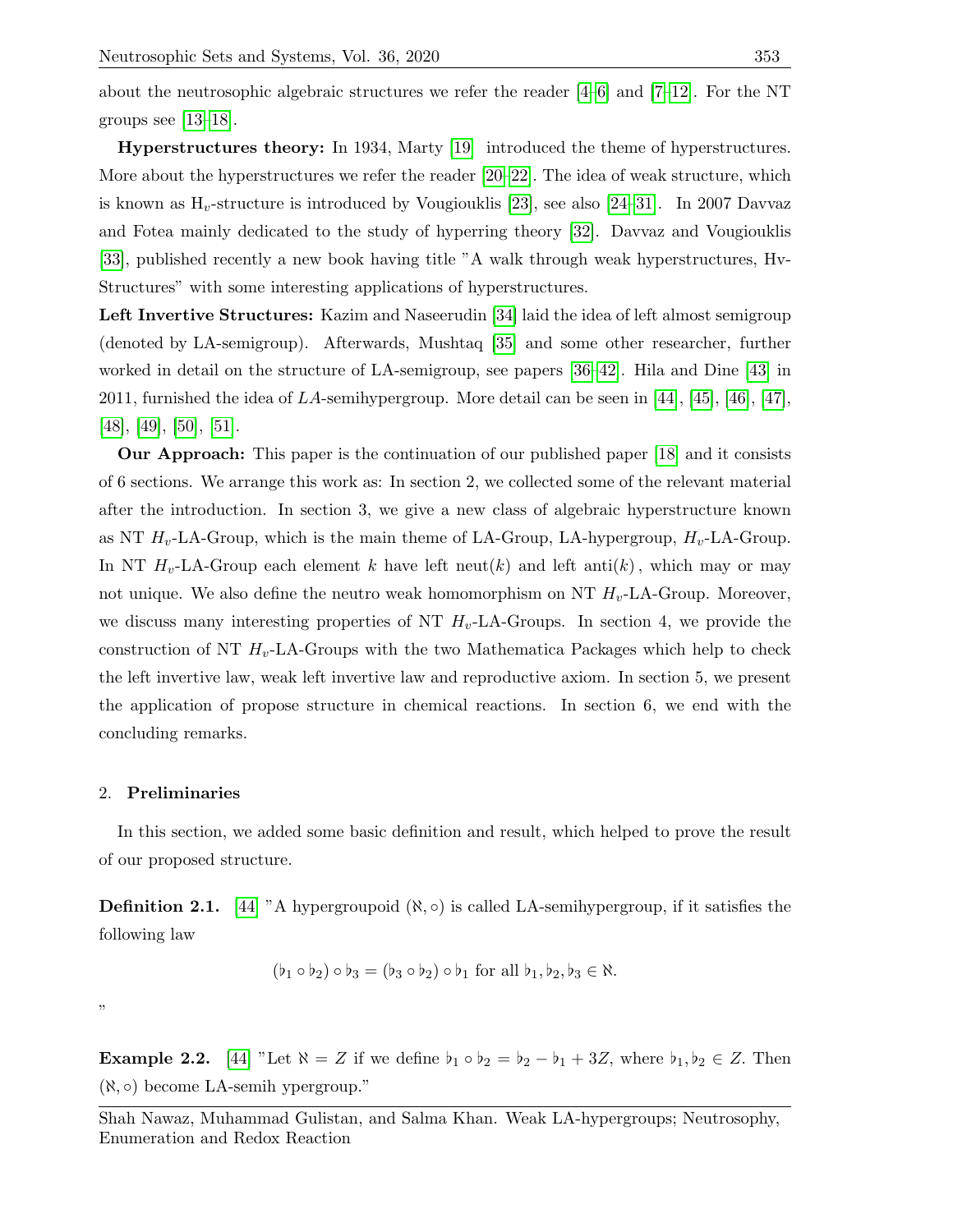**Definition 2.3.** [\[24\]](#page-15-0) "The hyperoperation  $* : \aleph \times \aleph \longrightarrow P^*(\aleph)$  is called weakly associative hyperoperation (abbreviated as WASS) if for any  $b_1, b_2, b_3 \in \aleph$ 

$$
(\flat_1 * \flat_2) * \flat_3 \cap \flat_1 * (\flat_2 * \flat_3) \neq \phi
$$

"

**Definition 2.4.** [\[24\]](#page-15-0) "The hyperoperation is weakly commutative (abbreviated as COW) if for any  $b_1, b_2 \in \aleph$ 

$$
\flat_1 * \flat_2 \cap \flat_2 * \flat_1 \neq \phi
$$

"

**Definition 2.5.** [\[47\]](#page-15-12) "Let  $\aleph$  be non-empty set and  $*$  be hyperoperation on  $\aleph$ . Then  $(\aleph, *)$  is called an  $\aleph_v$ -LA-semigroup, if it satisfies the weak left invertive law for all  $\flat_1, \flat_2, \flat_3 \in \aleph$ 

$$
(\flat_1 * \flat_2) * \flat_3 \cap (\flat_3 * \flat_2) * \flat_1 \neq \emptyset
$$

"

**Example 2.6.** [\[47\]](#page-15-12) "Let  $\aleph = (0, \infty)$  we define  $b_1 * b_2 = \begin{cases} \frac{b_2}{b_1 + 1}, \frac{b_2}{b_1} \end{cases}$  $\flat_1$ where  $b_1, b_2 \in \aleph$ . Then for all  $\flat_1, \flat_2, \flat_3 \in \aleph$ . Then for all  $\flat_1, \flat_2, \flat_3 \in \aleph$  satisfies  $(\flat_1 * \flat_2) * \flat_3 \cap (\flat_3 * \flat_2) * \flat_1 \neq \emptyset$ . Hence  $(\aleph, *)$ is an  $H_v$ -LA-semigroup."

#### 3. Neutrosophic Triplet(NT)  $H_v$ -LA-Groups

In this section, we define a new class of hyper algebraic structure known as NT  $H_v$ -LA-group and discuss some results on NT  $H_v$ -LA-group.

**Definition 3.1.** Let  $(\aleph, *)$  be a left (resp., right, pure left, pure right) NT set. Then  $\aleph$  is called left (resp., right, pure left, pure right) NT  $H_v$ -LA-group, if it satisfies the following axioms,

 $(1)$   $(\aleph, *)$  is well defined,

(2) ( $\aleph, \ast$ ) satisfies the weak left invertive law, i.e,  $(b_1 * b_2) * b_3 \cap (b_3 * b_2) * b_1 \neq \emptyset$  for all  $b_1, b_2, b_3 \in \aleph,$ 

(3)  $\aleph * b_1 = \aleph = \aleph * b_1$  for all  $b_1 \in \aleph$ .

**Example 3.2.** Let  $\aleph = {\b_1, b_2, b_3}$  be a finite set. The hyperoperation  $*$  is defined in Table-1

| $\ast$           | D1 | $^{\prime}2$          | '3                    |
|------------------|----|-----------------------|-----------------------|
|                  | D1 | ${b_1, b_2}$          | $\{\flat_1,\flat_3\}$ |
| $\mathfrak{p}_2$ | 03 | {א}                   | $\{b_1, b_2\}$        |
| $\mathfrak{p}_3$ | 02 | $\{\flat_1,\flat_3\}$ | {W.                   |

Table-1, neutrosophic triplet  $\boldsymbol{\mathrm{H}}_v\text{-}\mathbf{L}\mathbf{A}\text{-}\mathbf{group}$ 

Shah Nawaz, Muhammad Gulistan, and Salma Khan. Weak LA-hypergroups; Neutrosophy, Enumeration and Redox Reaction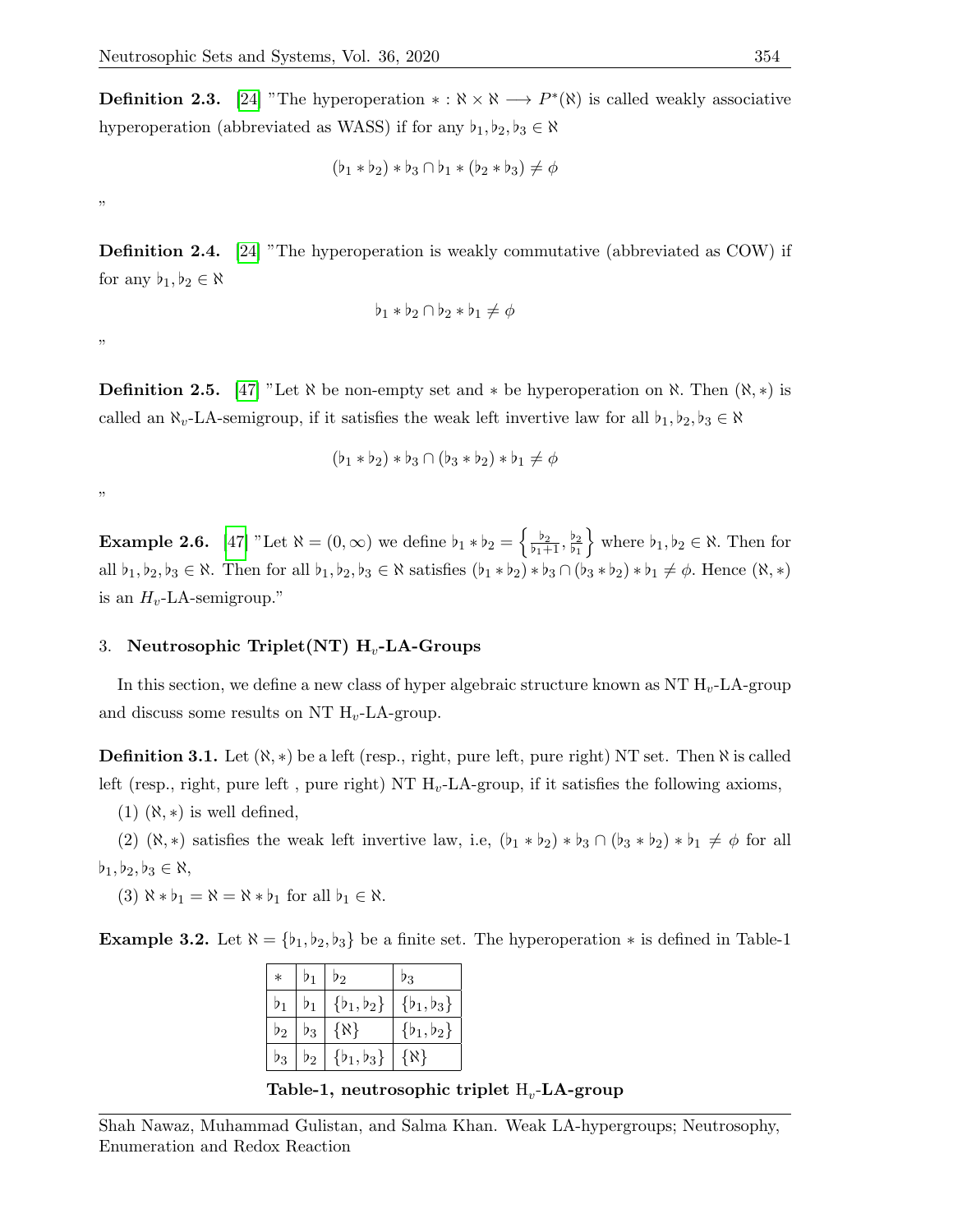Here all elements of  $\aleph$  satisfy the weak left invertive law. Also left invertive law is not hold in ℵ, i.e.

$$
\aleph = (\flat_1 * \flat_2) * \flat_3 \neq (\flat_3 * \flat_2) * \flat_1 = \{\flat_1, \flat_2\}.
$$

Alike, associative law is not hold in  $\aleph$  i.e.

$$
\aleph = (\flat_3 * \flat_3) * \flat_1 \neq \flat_3 * (\flat_3 * \flat_1) = \{\flat_1, \flat_3\}.
$$

Even, weak associative law is not valid here

$$
\{\flat_2\} = (\flat_2 * \flat_1) * \flat_1 \cap \flat_2 * (\flat_1 * \flat_1) = \{\flat_3\} = \phi.
$$

Here  $(b_1, b_1, b_1)$ ,  $(b_2, b_1, b_2)$ ,  $(b_3, b_1, b_3)$  are left NT sets. Hence  $(\aleph, *)$  is a NT H<sub>v</sub>-LA-group.

**Proposition 3.3.** Let  $(\aleph, *)$  be a pure right NT  $H_v$ -LA-group. Then neut  $(b_1)*b_2 = new(b_1)*b_2$  $\flat_3$  if anti  $(\flat_1) * \flat_2 = anti(\flat_1) * \flat_3$  for all  $\flat_1, \flat_2, \flat_3 \in \aleph$ .

*Proof.* Suppose  $(\aleph, *)$  is a pure right NT H<sub>v</sub>-LA-group and anti $(b_1) * b_2 = anti(b_1) * b_3$  for  $[\mathfrak{b}_1, \mathfrak{b}_2, \mathfrak{b}_3 \in \mathbb{N}$ . Multiply  $\mathfrak{b}_1$  to the left side of  $(\mathfrak{b}_1 * anti(\mathfrak{b}_1) * \mathfrak{b}_2 = (\mathfrak{b}_1 * anti(\mathfrak{b}_1)) * \mathfrak{b}_3$ ,

$$
(b_1 * anti (b_1)) * b_2 = (b_1 * anti(b_1)) * b_3
$$
  
neut 
$$
(b_1) * b_2 = neut (b_1) * b_3
$$
 (because  $neut(b_1) = b_1 * anti (b_1)$ ).

Therefore,  $neut(b_1) * b_2 = neut(b_1) * b_3.$ 

**Theorem 3.4.** Let  $(\aleph, *)$  be a pure right NT  $H_v$ -LA-group. Then neut( $b_1$ ) \* neut( $b_1$ ) = neut  $(b_1)$ .

*Proof.* Consider  $neut(b_1) * neut(b_1) = neut(b_1)$ . Multiply first with  $b_1$  to the right, i.e.,

$$
(\mathfrak{b}_1 * (neut(\mathfrak{b}_1)) * neut(\mathfrak{b}_1) = \mathfrak{b}_1 * neut(\mathfrak{b}_1)
$$
  

$$
((\mathfrak{b}_1 * neut(\mathfrak{b}_1)) * neut(\mathfrak{b}_1)) = \mathfrak{b}_1
$$
  

$$
\mathfrak{b}_1 * neut(\mathfrak{b}_1) = \mathfrak{b}_1
$$
  

$$
\mathfrak{b}_1 = \mathfrak{b}_1.
$$

This shows that  $neut(b_1) * neut(b_1) = neut(b_1)$ .

<span id="page-3-0"></span>**Theorem 3.5.** Let  $(\aleph, *)$  be a pure right NT  $H_v$ -LA-group. Then neut $(b_1) * anti(b_1) =$  $anti(b<sub>1</sub>)$ .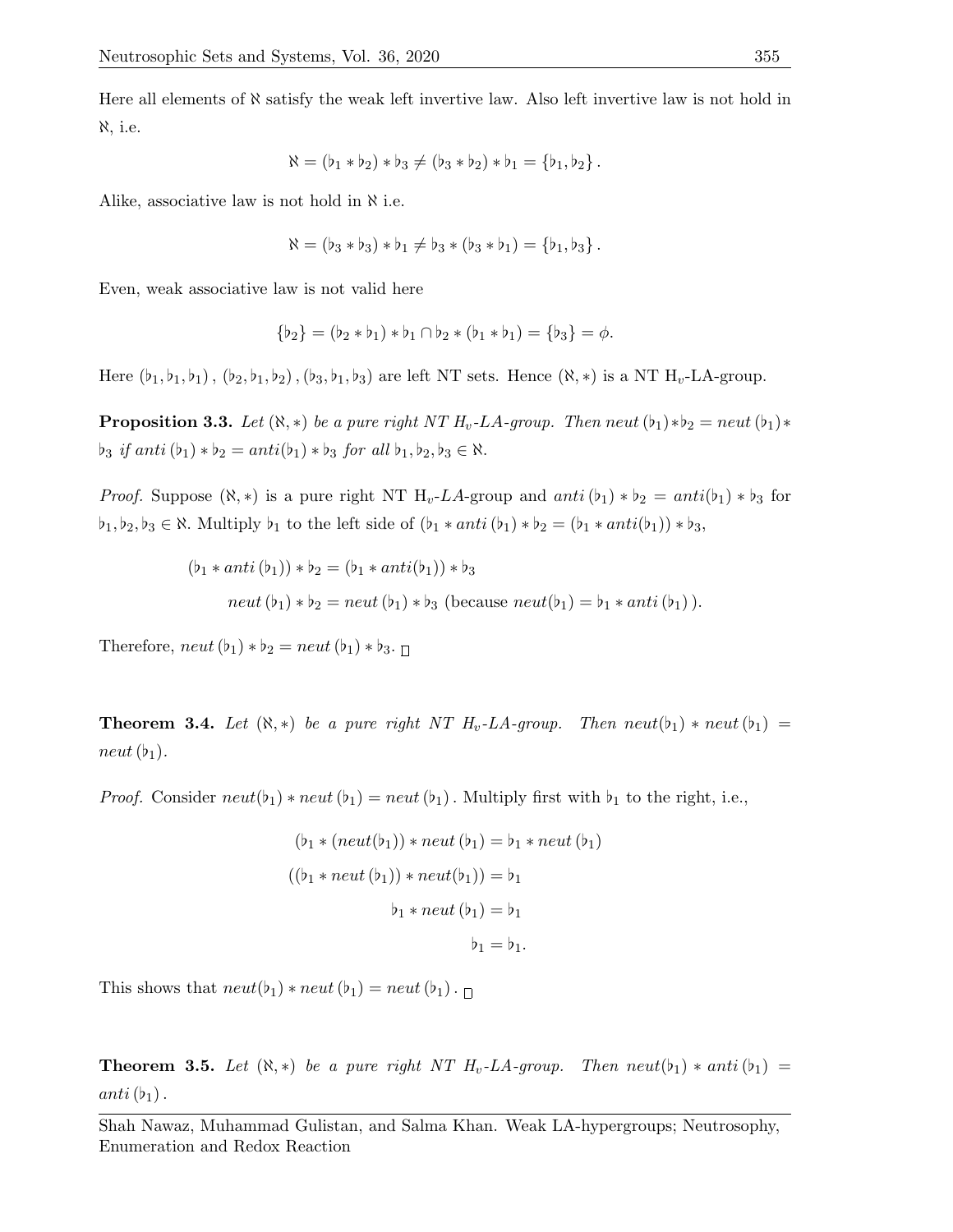*Proof.* Let  $(\aleph, *)$  be a pure right NT H<sub>v</sub>-LA-group. Multiply  $b_1$  to the left of both side neut $(b_1)*$  $anti(b<sub>1</sub>) = anti(b<sub>1</sub>)$ , i.e.

$$
(\flat_1 * (neut(\flat_1)) * anti (\flat_1) = \flat_1 * anti (\flat_1)
$$

$$
\flat_1 * anti (\flat_1) = neut(\flat_1)
$$

$$
neut(\flat_1) = neut (\flat_1)
$$

$$
neut (\flat_1) = neut (\flat_1)
$$

$$
neut (\flat_1) = neut (\flat_1)
$$

This shows that  $neut(b_1) * anti(b_1) = anti(b_1)$ .

**Theorem 3.6.** Let  $(\aleph, *)$  be a pure left NT  $H_v$ -LA-group. Then neut  $(anti(b_1)) = neut(b_1)$ .

*Proof.* Let neut  $(anti(b_1)) = neut(b_1)$ . If we put anti  $(b_1) = b_2$ , then

$$
neut (b2) = neut (b1) . Post multiply by b2
$$
  
\n
$$
neut (b2) * b2 = neut (b1) * b2
$$
  
\n
$$
b2 = neut (b1) * b2
$$
  
\n
$$
anti(b1) = neut (b1) * anti(b1), as b2 = anti(b1)
$$
  
\n
$$
anti (b1) = anti (b1), By Theorem 3.5 neut (b1) * anti(b1) = anti(b1).
$$

Hence neut  $(anti(b_1)) = neut(b_1)$ .

**Definition 3.7.** A non-empty subset B of a left NT  $H_v$ -LA-group  $(\aleph, *)$  is called a left NT  $H_v$ -LA-subgroup of  $\aleph$ , if B itself form NT  $H_v$ -LA-group under same hyperoperation defined in ℵ.

| $\ast$    | $b_{1}$          | $\mathfrak{p}_2$ | D3                            | $\mathfrak{d}_4$              |
|-----------|------------------|------------------|-------------------------------|-------------------------------|
| $\flat_1$ |                  | $\flat_2$        | Þ3                            | Þ4                            |
| $\flat_2$ | $b_3$            |                  | $\{b_1, b_3\}   \{b_2, b_3\}$ | $\mathfrak{d}_4$              |
| $\flat_3$ | $b_2$            | $\{b_1, b_3\}$   | $\{b_1, b_3\}$                | $\mathsf{p}_4$                |
| $\flat_4$ | $\mathfrak{d}_4$ | $\flat_4$        | $\mathfrak{b}_4$              | $\{\flat_1,\flat_2,\flat_3\}$ |

**Example 3.8.** Let  $\aleph = {\b_1, b_2, b_3, b_4}$  and the hyperoperation is defined in the Table-2

Table-2, neutrosophic triplet  $\boldsymbol{\mathrm{H}}_v\text{-}\mathbf{L}\mathbf{A}\text{-}\mathbf{group}$ 

Here  $(b_1, b_1, b_1), (b_2, b_1, b_2), (b_3, b_2, b_2)$  and  $(b_4, b_3, b_4)$  are NT sets. As all elements of  $\aleph$  satisfy the weak left invertive law but  $\aleph$  do not satisfies the left invertive law, associative law and

Shah Nawaz, Muhammad Gulistan, and Salma Khan. Weak LA-hypergroups; Neutrosophy, Enumeration and Redox Reaction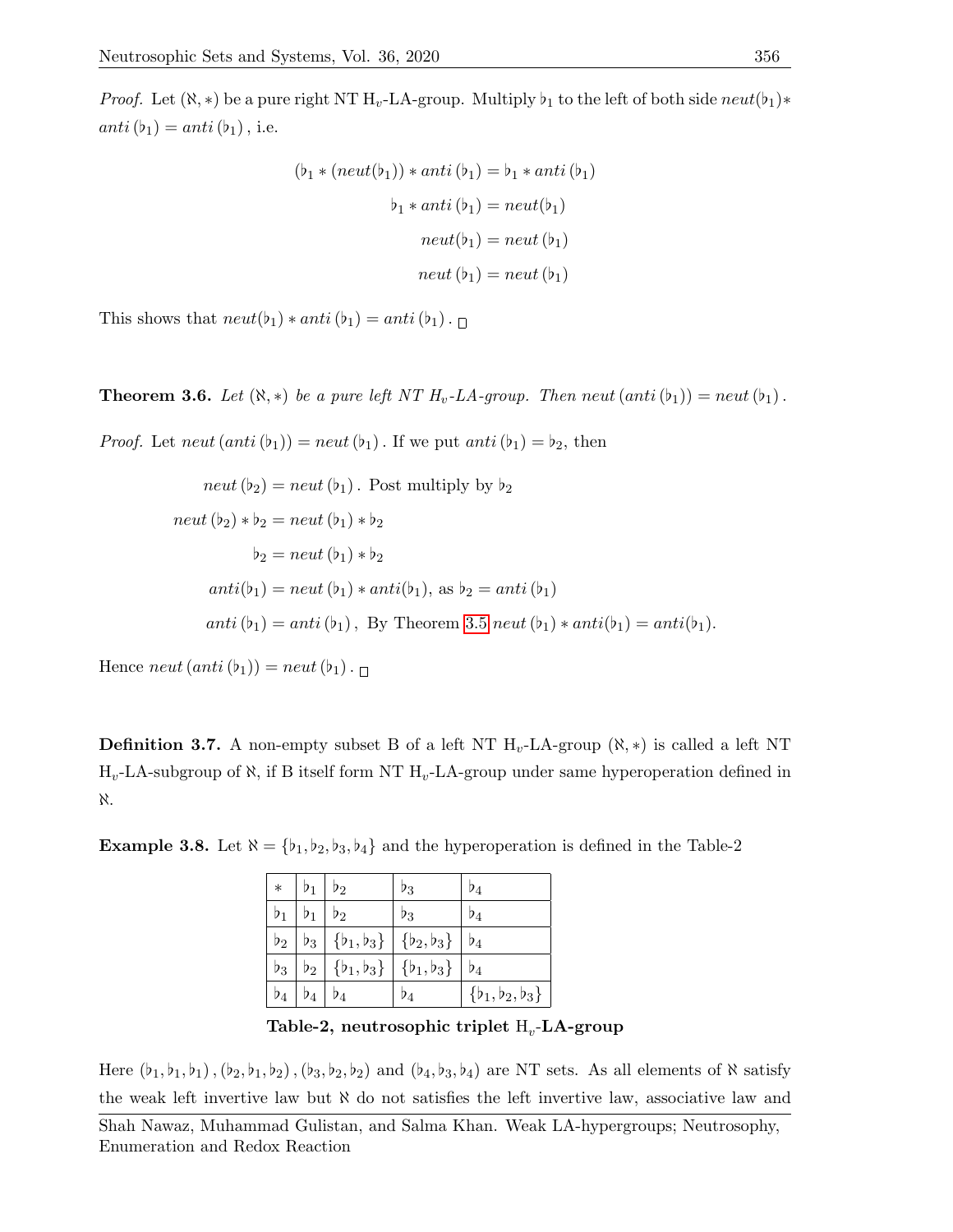weak associative law i.e.

$$
\{b_1, b_3\} = (b_2 * b_2) * b_3 \neq (b_3 * b_2) * b_2 = \{b_1, b_2, b_3\}
$$
  
and 
$$
\{b_1, b_3\} = (b_2 * b_2) * b_3 \neq b_2 * (b_2 * b_3) = \{b_1, b_2, b_3\}.
$$
  
Also 
$$
\{b_2\} = (b_2 * b_1) * b_1 \cap b_2 * (b_1 * b_1) = \{b_3\} = \phi.
$$

So ( $\aleph, \ast$ ) is a NT  $H_v$ -LA-group. Here  $\flat = {\flat_1, \flat_2, \flat_3}$  is a NT  $H_v$ -LA-subgroup of  $\aleph$ .

Lemma 3.9. If  $(\aleph, *)$  is a NT  $H_v$ -LA group, then

$$
(b_1 * b_2) * (b_3 * b_4) \cap (b_1 * b_3) * (b_2 * b_4) \neq \phi,
$$
  
*hold for all*  $b_1, b_2, b_3, b_4 \in \aleph$ .

Proof. Let

$$
(b_1 * b_2) * (b_3 * b_4)
$$
  
=  $(b_1 * b_2) * g$ , where  $g = (b_3 * b_4)$   
=  $(b_1 * b_2) * g \cap (g * b_2) * b_1$  by the weak left invertive law  
=  $(b_1 * b_2) * g \cap (g * b_2) * b_1$  by the weak-left invertive law  
=  $(b_1 * b_2) * g \cap \{(g * b_2) * b_1\}$  by the weak-left invertive law  
=  $(b_1 * b_2) * (b_3 * b_4) \cap \{((b_3 * b_4) * b_2) * b_1\}$ , where  $g = (b_3 * b_4)$   
=  $(b_1 * b_2) * (b_3 * b_4) \cap \{((b_3 * b_4) * b_2) \cap (b_2 * b_4) * b_3\} * b_1\}$   
=  $(b_1 * b_2) * (b_3 * b_4) \cap \{((b_3 * b_4) * b_2) * b_1\} \cap \{((b_2 * b_4) * b_3) * b_1\}\}$   
=  $(b_1 * b_2) * (b_3 * b_4) \cap \{((b_3 * b_4) * b_2) * b_1 \cap (b_1 * b_2) * (b_3 * b_4)\}$   
=  $(b_1 * b_2) * (b_3 * b_4) \cap \{((b_2 * b_4) * b_3) * b_1 \cap (b_1 * b_3) * (b_2 * b_4)\}$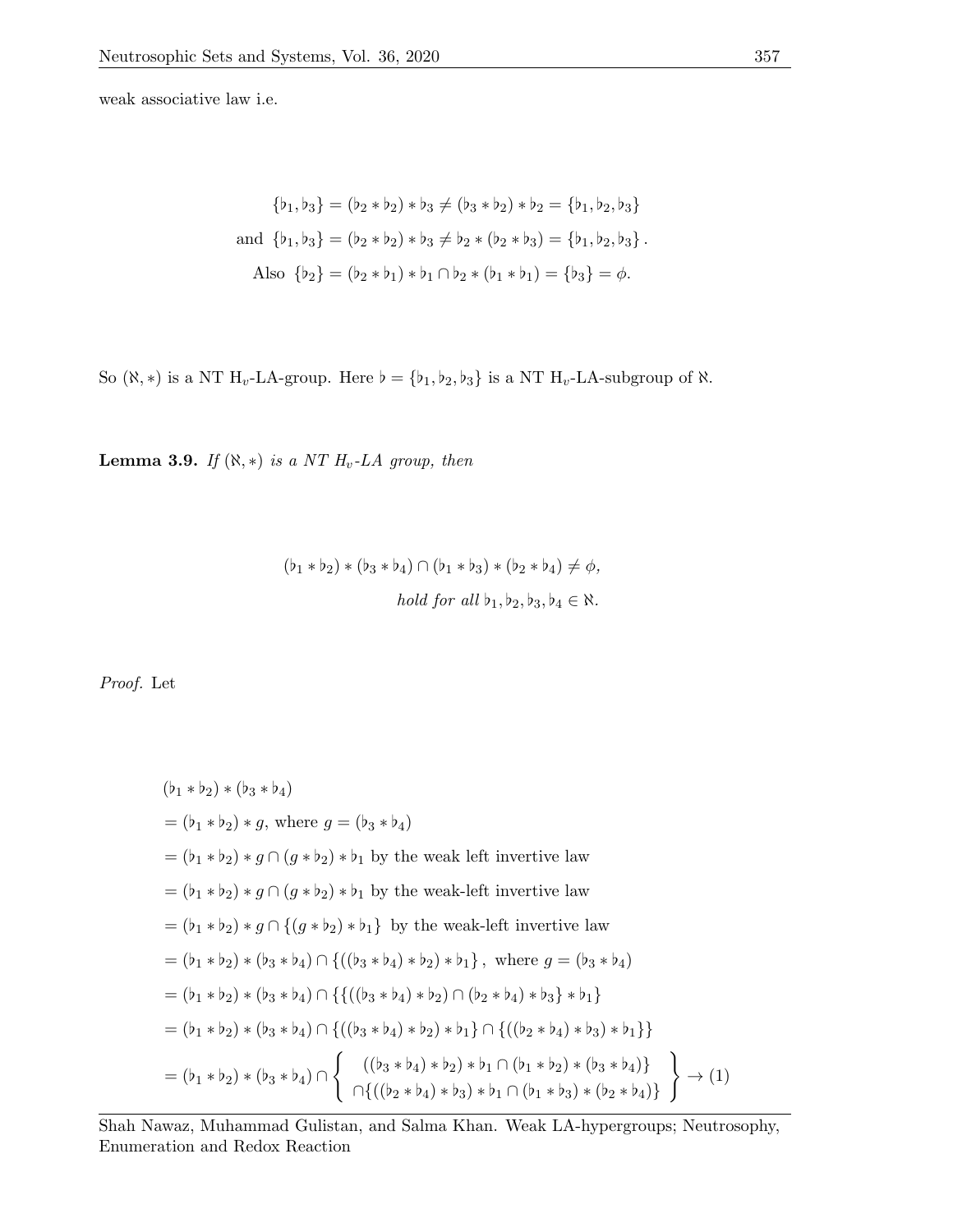Now

$$
(b_1 * b_3) * (b_2 * b_4)
$$
  
=  $(b_1 * b_3) * g$ , where  $g = (b_2 * b_4)$   
=  $(b_1 * b_3) * g \cap (g * b_3) * b_1$  by the weak left invertive law  
=  $(b_1 * b_3) * g \cap (g * b_3) * b_1$  by the weak-left invertive law  
=  $(b_1 * b_3) * g \cap \{(g * b_3) * b_1\}$  by the weak-left invertive law  
=  $(b_1 * b_3) * (b_2 * b_4) \cap \{((b_2 * b_4) * b_3) * b_1\}$ , where  $g = (b_2 * b_4)$   
=  $(b_1 * b_3) * (b_2 * b_4) \cap \{((b_2 * b_4) * b_3) \cap (b_3 * b_4) * b_2\} * b_1\}$   
=  $(b_1 * b_3) * (b_2 * b_4) \cap \{((b_2 * b_4) * b_3) * b_1\} \cap \{((b_3 * b_4) * b_2) * b_1\}\}$   
=  $(b_1 * b_3) * (b_2 * b_4) \cap \{((b_2 * b_4) * b_3) * b_1 \cap (b_1 * b_3) * (b_2 * b_4)\}\$   
=  $(b_1 * b_3) * (b_2 * b_4) \cap \{((b_2 * b_4) * b_3) * b_1 \cap (b_1 * b_3) * (b_2 * b_4)\}\$ 

From (1) and (2) we have  $(b_1 * b_2) * (b_3 * b_4) \cap (b_1 * b_3) * (b_2 * b_4) \neq \emptyset$ , hold for all  $b_1, b_2, b_3, b_4 \in \aleph$ . This law is known as weak medial law.  $_\Box$ 

**Proposition 3.10.** Let  $(\aleph, \circ)$  be a NT  $H_v$ -LA-group with left identity e and  $\phi \neq A \subseteq \aleph$ . If  $(A \circ (A \circ b_1)) \circ b_2 \cap (A \circ (A \circ b_2)) \circ b_1 \neq \emptyset \; \forall b_1, b_2 \in \aleph \text{ and we define a hyperoperation } A_R^{\otimes}$  $\frac{\infty}{R}$  on  $\aleph$ as  $\flat_1 A_R^{\otimes}$  ${}_{R}^{\otimes}b_2 = (b_1 \circ b_2) \circ A$ , then  $(\aleph, A_R^{\otimes})$  become a NT  $H_v$ -LA-group.

*Proof.* Let  $\flat_1, \flat_2, \flat_3 \in \aleph$ , we have

$$
(\flat_1 A_R^{\otimes} \flat_2) A_R^{\otimes} \flat_3 = ((\flat_1 \circ \flat_2) \circ A) A_R^{\otimes} \flat_3
$$
  

$$
= (((\flat_1 \circ \flat_2) \circ A) \circ \flat_3) \circ A
$$
  

$$
= ((\flat_3 \circ A) \circ (\flat_1 \circ \flat_2)) \circ A
$$
  

$$
= (A \circ (A \circ \flat_3)) \circ (\flat_2 \circ \flat_1)
$$
  

$$
= \flat_2 \circ ((A \circ (A \circ \flat_3)) \circ \flat_1)
$$

and on the other hand

$$
(\mathfrak{b}_3 A_R^{\otimes} \mathfrak{b}_2) A_R^{\otimes} \mathfrak{b}_1 = ((\mathfrak{b}_3 \circ \mathfrak{b}_2) \circ A) A_R^{\otimes} \mathfrak{b}_1
$$
  

$$
= (((\mathfrak{b}_3 \circ \mathfrak{b}_2) \circ A) \circ \mathfrak{b}_3) \circ A
$$
  

$$
= ((\mathfrak{b}_1 \circ A) \circ (\mathfrak{b}_3 \circ \mathfrak{b}_2)) \circ A
$$
  

$$
= (A \circ (A \circ \mathfrak{b}_1)) \circ (\mathfrak{b}_2 \circ \mathfrak{b}_3)
$$
  

$$
= \mathfrak{b}_2 \circ ((A \circ (A \circ \mathfrak{b}_1)) \circ \mathfrak{b}_3)
$$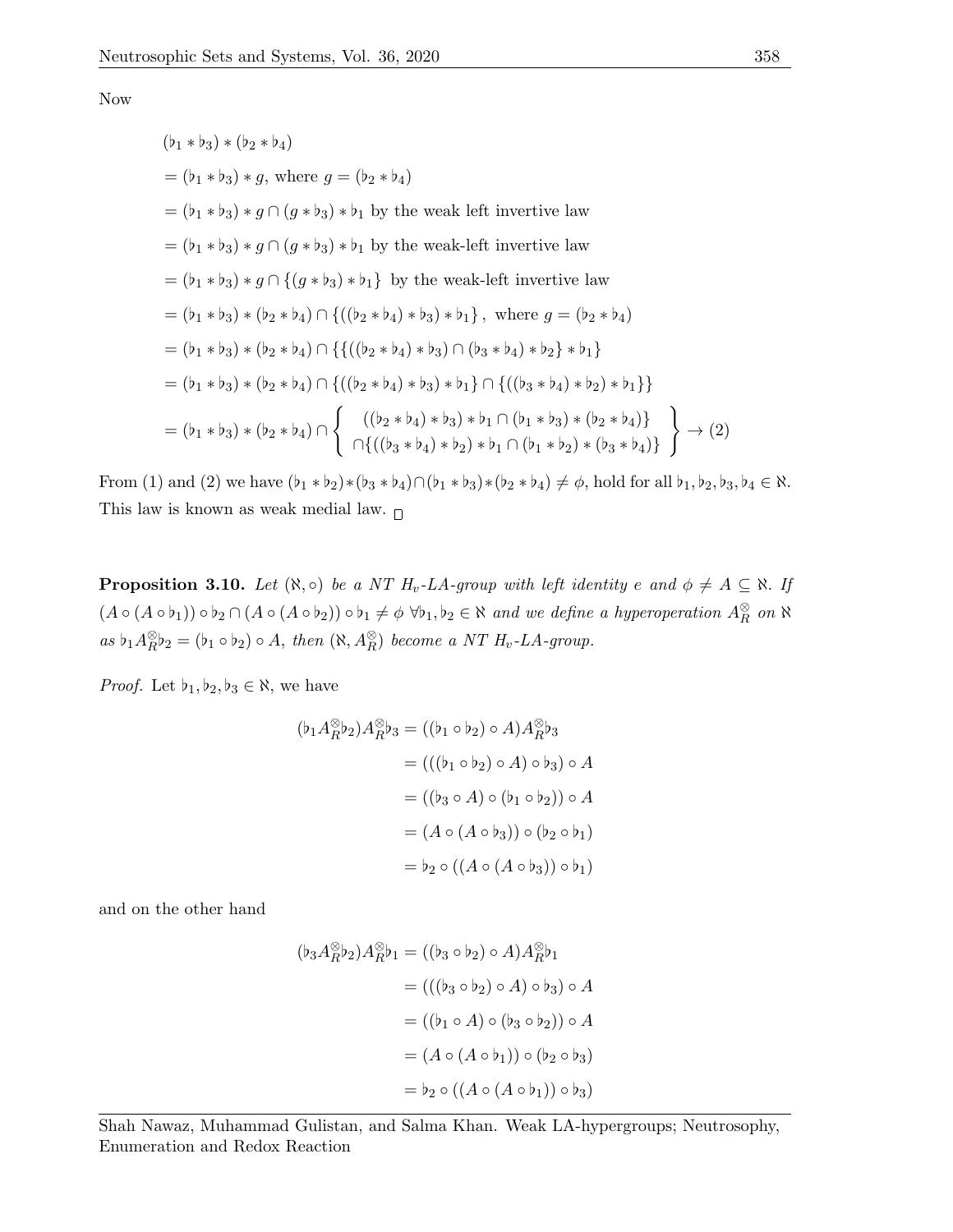but

$$
\flat_2 \circ ((A \circ (A \circ \flat_3)) \circ \flat_1) \cap \flat_2 \circ ((A \circ (A \circ \flat_1)) \circ \flat_3) \neq \phi
$$

for all  $\flat_1, \flat_2, \flat_3 \in \aleph$ . It follows that

$$
(\flat_1 A_R^{\otimes} \flat_2) A_R^{\otimes} \flat_3 \cap (\flat_3 A_R^{\otimes} \flat_2) A_R^{\otimes} \flat_1 \neq \phi.
$$

Next, we have

$$
\flat_1 A_R^{\otimes} \aleph = (\flat_1 \circ \aleph) \circ A = \aleph \text{ also } HA_R^{\otimes} \flat_1 = (\aleph \circ \flat_1) \circ A = \aleph.
$$

Hence  $(\aleph, A_R^{\otimes})$  become an  $\mathrm{H}_v$ -LA-group.

**Definition 3.11.** Let  $(\aleph_1, \circ)$  and  $(\aleph_2, *)$  be two NT  $H_v$ -LA-groups. The map  $f : \aleph_1 \longrightarrow \aleph_2$  is called neutro homomorphism, if for all  $b_1, b_2 \in \aleph_1$ , the following conditions hold,

- 1.  $f(\flat_1 \circ \flat_2) \cap f(\flat_1) * f(\flat_2) \neq \phi$ ,
- 2.  $f$  (neut (b<sub>1</sub>))  $\cap$  neut (f (b<sub>1</sub>))  $\neq \phi$ ,
- 3.  $f (anti(b_1)) \cap anti(f(b_1)) \neq \phi$ .

Example 3.12. Let  $\aleph_1 = \{v_1, v_2, v_3\}$  and  $\aleph_2 = \{b_1, b_2, b_3\}$  are two finite sets, where  $(\aleph_1, *)$ and  $(\aleph_{2,} \circ)$  are NT H<sub>v</sub>-LA-groups, the hyperoperation is defined in following tables 3,4:

| $\ast$ | $\overline{v}_1$ | $v_2$        | $v_3$          |
|--------|------------------|--------------|----------------|
| $v_1$  | $\{v_1\}$        | $\{v_2\}$    | $\{v_3\}$      |
| $v_2$  | ${v_3}$          | ${v_1,v_2\}$ | $\{v_2\}$      |
| $v_3$  | $\{v_2\}$        | $\{v_3\}$    | $\{v_3, v_1\}$ |

Table-3, neutrosophic triplet  $\mathrm{H}_{v}$ -LA-group

and

|           |           | $\mathfrak{p}_2$ | 23             |
|-----------|-----------|------------------|----------------|
|           |           | $\{b_1, b_2\}$   | $\{b_1, b_3\}$ |
| $\flat_2$ | $\flat_3$ | $\{ \aleph \}$   | $\{b_1, b_2\}$ |
| $\nu_3$   | $b_2$     | $\{b_1, b_3\}$   | {X}            |

Table-4, neutrosophic triplet  $\boldsymbol{\mathrm{H}}_v\text{-}\mathbf{L}\mathbf{A}\text{-}\mathbf{group}$ 

The mapping  $f : \aleph_1 \longrightarrow \aleph_2$  is defined by  $f(v_1) = \flat_1$ ,  $f(v_2) = \flat_2$ ,  $f(v_3) = \flat_3$ . Then clearly f is a neutro homomorphism.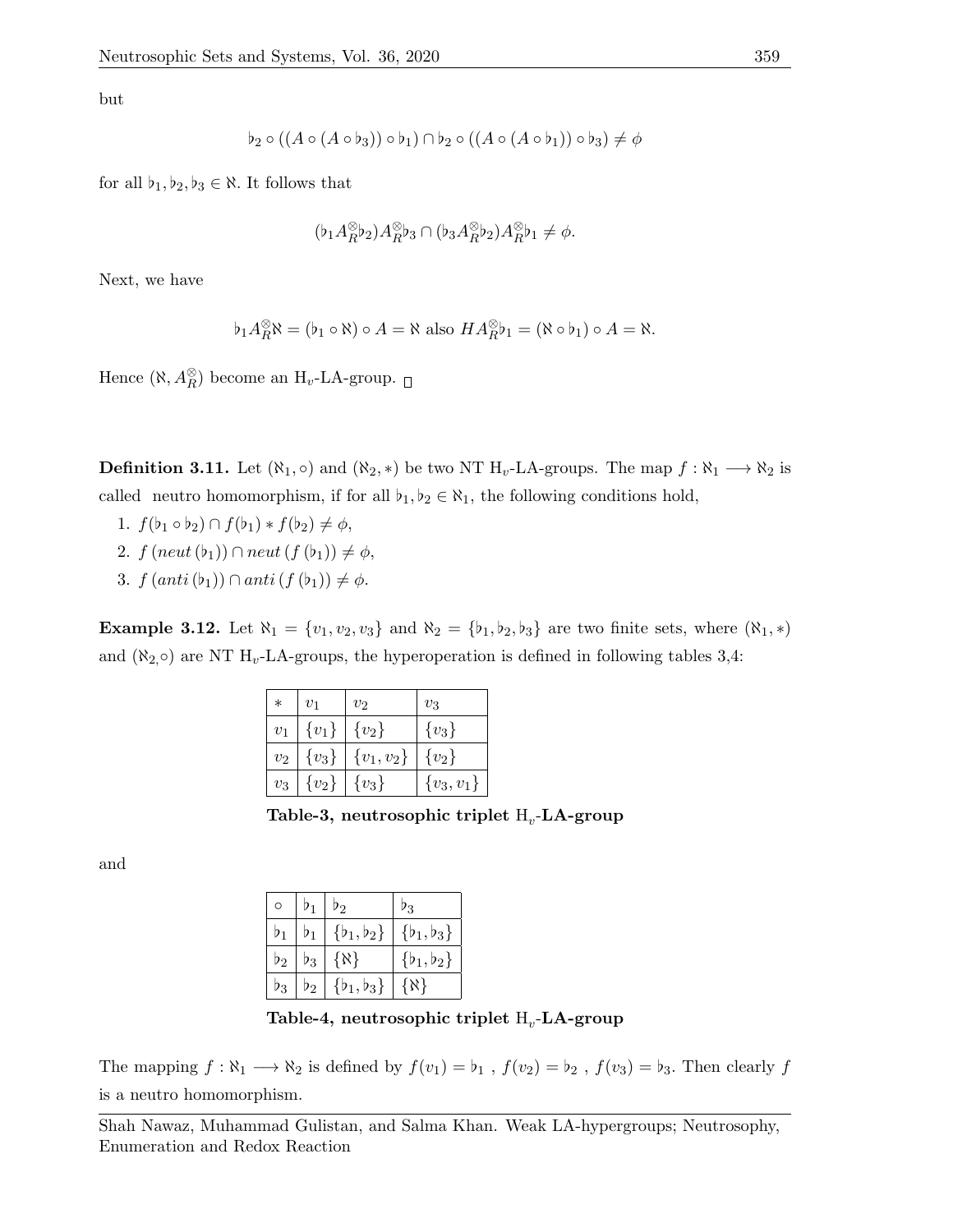### 4. Construction Of Neutrosophic triplet(NT)  $H_v$ -LA-groups

In this section we provide the construction of NT  $H_v$ -LA-groups and develop two Mathematica Packages which help us to check the left invertive law, weak left invertive law and reproductive axiom.

Consider a finite set  $\aleph$ , such that  $|\aleph| > 2$ . Define the hyperoperation  $\circ$  on  $\aleph$  as follows

$$
\mathbf{b}_{i} \circ \mathbf{b}_{j} = \left\{ \begin{array}{c} \mathbf{b}_{j} & \text{for } i = 1 \\ \mathbf{b}_{\mathbf{b}} \text{ for } j = 1 \text{ and } \mathbf{b} \equiv 2 - i \text{ mod } |\mathbf{N}| \\ \mathbf{N} & \text{for } i = j, i \neq 1, j \neq 1 \\ \mathbf{b}_{i} & \text{otherwise, for } i \prec j \text{ or } i \succ j \end{array} \right\}
$$

and if neut  $(b_i)$  and anti  $(b_i)$  exist in  $\aleph$ . Then  $\aleph$  under the hyperoperation  $\circ$  forms a NT  $H_v$ -LA-group.

The above construction can be explained with the help of an example.

**Example 4.1.** Let  $\aleph = {\b_1b_2, b_3}$  under the binary hyperoperation  $\circ$  defined in Table-5

| O              | $\flat_1$        | $b_{2}$ | D3               |
|----------------|------------------|---------|------------------|
| $\flat_1$      | $b_1$            | $\nu_2$ | D3               |
| b <sub>2</sub> | Þ3               | K       | $\mathfrak{p}_2$ |
| $b_3$          | $\mathfrak{p}_2$ | Þ3      | Ν                |

Table-5, neutrosophic triplet  $\boldsymbol{\mathrm{H}}_v\text{-}\mathbf{L}\mathbf{A}\text{-}\mathbf{group}$ 

Here  $(b_1, b_1, b_1), (b_2, b_1, b_2)$  and  $(b_3, b_1, b_3)$  are NT set. One can see that  $\circ$  satisfy the weak left invertive law, also  $\circ$  is non-left invertive and non-associative i.e.

$$
\aleph = (b_3 \circ b_3) \circ b_2 \neq (b_2 \circ b_3) \circ b_3 = b_2
$$
  
and 
$$
\aleph = (b_2 \circ b_2) \circ b_1 \neq b_2 \circ (b_2 \circ b_1) = b_2.
$$

Also it is not  $WASS(b_2 \circ b_1) \circ b_1 \cap b_2 \circ (b_1 \circ b_1) = \phi$ . Hence  $(\aleph, \circ)$  is a NT  $H_v$ -LA-group. The result of table can easily be generalized to n elements.

**Remark 4.2.** In NT  $H_v$ -LA-group, the property of  $H_v$ -LA-group can be checked by using the mathematica packages. The mathematica package(A) used to check the left invertive property and mathematica package(B) is used to check the weak non associative hypergroups. We paste the mathematica packages as under:

Shah Nawaz, Muhammad Gulistan, and Salma Khan. Weak LA-hypergroups; Neutrosophy, Enumeration and Redox Reaction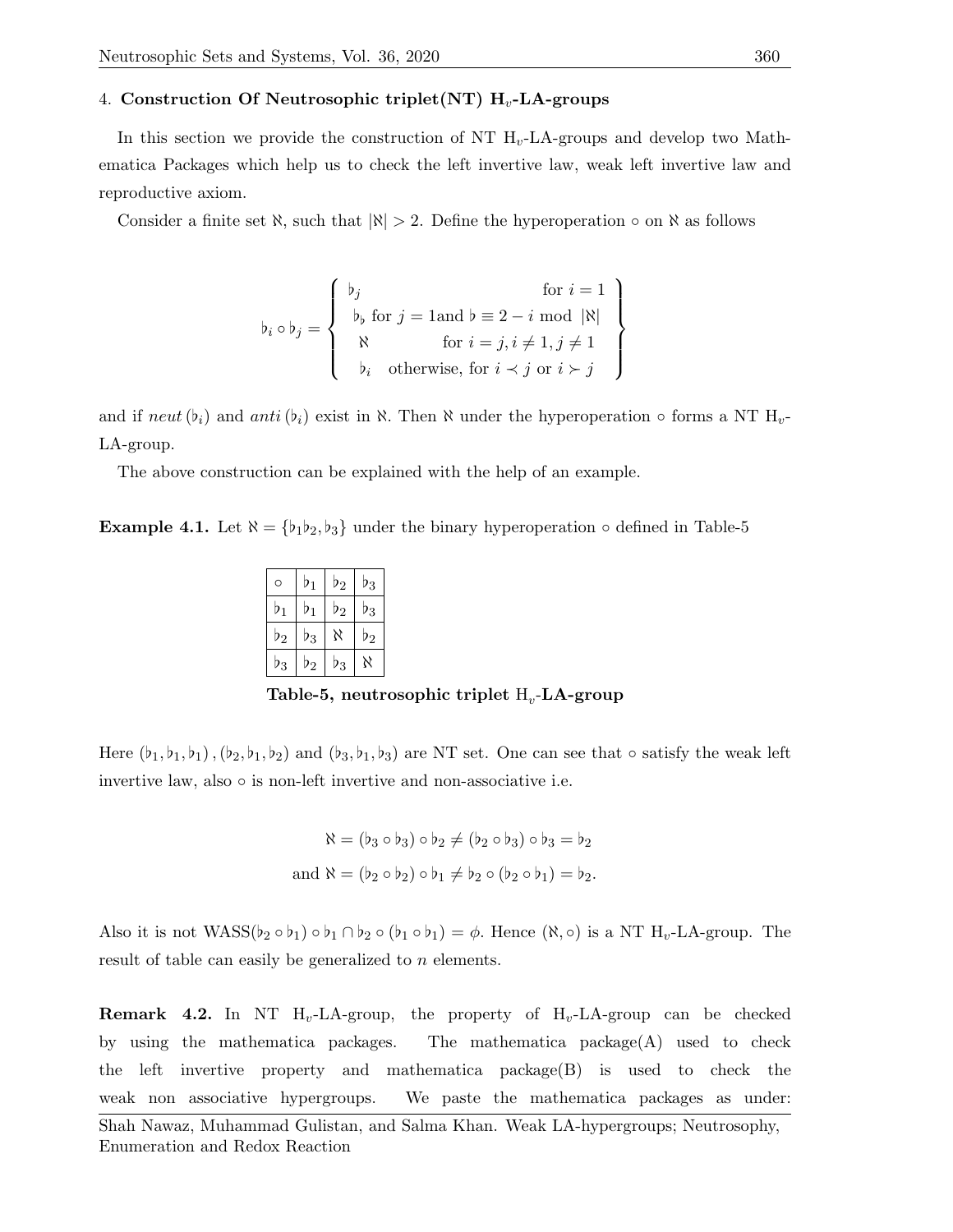```
BeginPackage["LeftAlmostHyperGroupTest'"];
Clear["LeftAlmostHyperGroupTest'*"];
Begin["'Private'"]; Clear["LeftAlmostHyperGroupTest'Private'*"];
LeftAlmostHyperGroupTest[LookUpTable_List] :=
  Table[If[ReproductivityTest[LookUpTable[[j]]],
    If[LeftInvertiveTest[LookUpTable[[j]]], True, False],
    False], {j, 1, Length [LookUpTable]}];
LeftInvertiveTest[LookUpTable1_List] := Module[{i, j, k, len, test}, i = 1;
   j = 1;k = 1;test = True;len = Length [LookUpTable1];
   While[test && i ≤ len, test = Union[Flatten[Union[Extract[LookUpTable1,
           Distribute[{LookUpTable1[[i, j]], {k}}, List]]]]] == Union [Flatten [Union [
          Extract[LookUpTable1, Distribute[{LookUpTable1[[k, j]], {i}}, List]]]]];
    k = k + 1; If [k > 1en, k = 1; j = j + 1;
     If [j > 1en, i = i + 1; j = 1]; ]; ];
   Return[test]];
ReproductivityTest[LookUpTable1_List] :=
  Union [Apply [Union, LookUpTable1, 1]] == {Range [1, Length [LookUpTable1]]} &&
   Union[Apply[Union, Transpose[LookUpTable1], 1]] == {Range[1, Length[LookUpTable1]]};
End[];
EndPackage[];
```
Mathematica Package (A)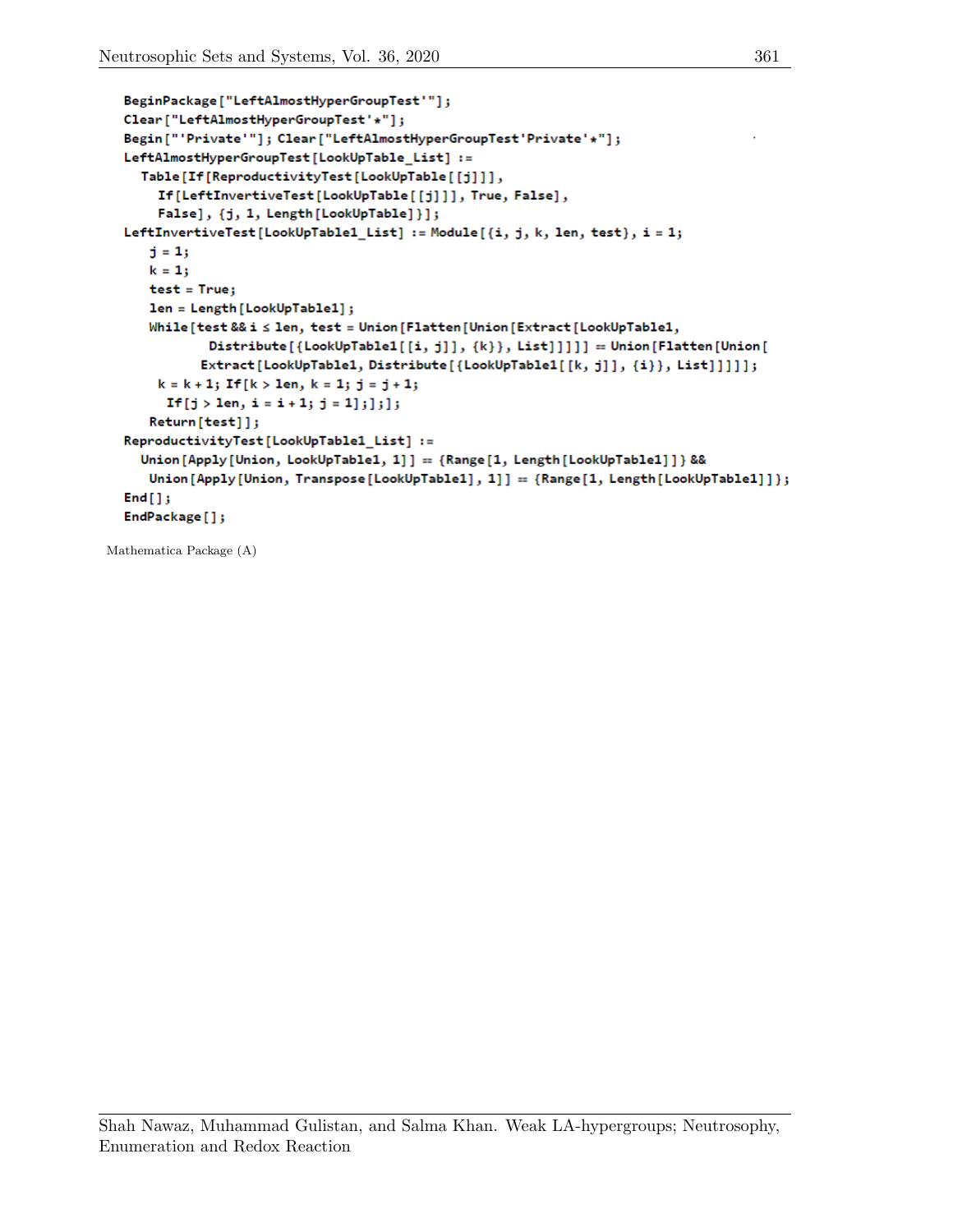```
and
   BeginPackage["WeakLeftAlmostHyperGroupTest'"];
   Clear["WeakLeftAlmostHyperGroupTest'*"];
   Begin["'Private'"];        Clear["WeakLeftAlmostHyperGroupTest'Private'*"];
   WeakLeftAlmostHyperGroupTest[LookUpTable_List] :=
     Table[If[ReproductivityTest[LookUpTable[[j]]],
        If[WeakLeftInvertiveTest[LookUpTable[[j]]], True, False],
        False], {j, 1, Length [LookUpTable]}];
   WeakLeftInvertiveTest[LookUpTable1_List] := Module[{i, j, k, len, test, \emptyset}, i = 1;
       j = 1; k = 1;test = True;
      len = Length [LookUpTable1];
      \phi = NullSet;
      While [test && i \leq len,
       test = Union[Flatten[Union[Extract[LookUpTable1, Distribute[{LookUpTable1[[i, j]],
                   {k}}, List]]]]]∩Union[Flatten[Union[Extract[LookUpTable1,
                Distribute[{LookUpTable1[[k, j]], {i}}, List]]]]] \neq {};
        k = k + 1; If [k > 1en, k = 1; j = j + 1;
         If [j > len, i = i + 1; j = 1]; j];Return[test]];
   ReproductivityTest[LookUpTable1_List] :=
     Union[Apply[Union, LookUpTable1, 1]] == {Range[1, Length[LookUpTable1]]} &&
      Union[Apply[Union, Transpose[LookUpTable1], 1]] == {Range[1, Length[LookUpTable1]]};
   End[];
   EndPackage[];
```
WeakLeftAlmostHyperGroupTest.m;

Mathematica Package (B)

### 5. Application of Our proposed Structure

In the universe, the femininity, masculinity and neutrality exist. If we take the small particle, the small particle is an atom. The atom consists of three particle electrons, proton and neutron. So, from the above idea of the universe gave the concept of NT set. (Masculine, Neutral, feminine) and (Proton, Neutron, Electron) are the example of NT set.

There are three workers working in a factory. All three workers are disabled. The first worker has the right hand and no left hand. Factory made such a machine on which he can work with his right hand. The second worker has left hand but no right hand. Such a machine is made for him, on which he worked with his left hand. The third worker has an issue working with both of his hand. Such a machine is made for him, he works with his legs. All of these

```
Shah Nawaz, Muhammad Gulistan, and Salma Khan. Weak LA-hypergroups; Neutrosophy,
Enumeration and Redox Reaction
```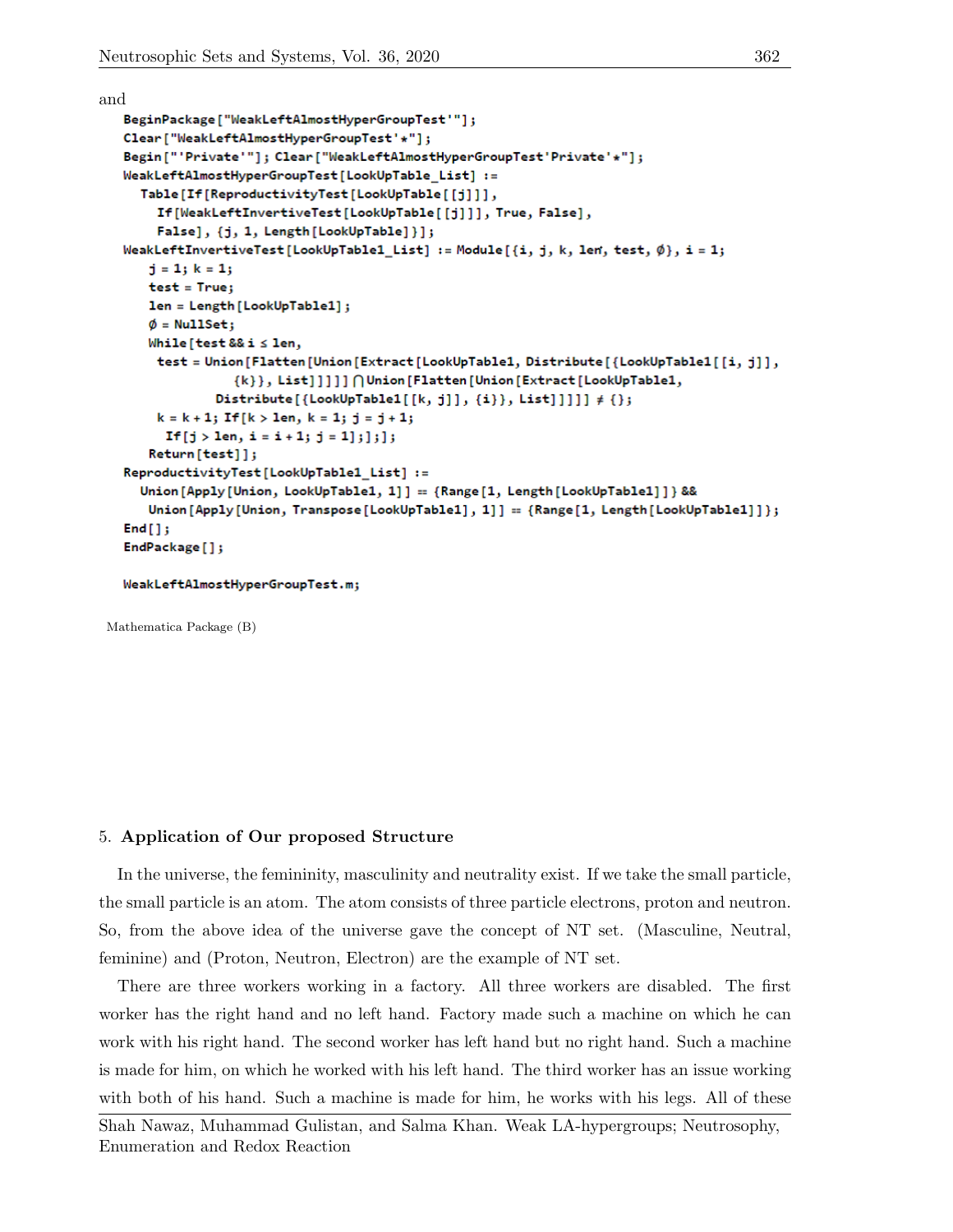three worker's working performance is shown by the following Table-6.

| ⊮  | L             | R |            |
|----|---------------|---|------------|
| L  | R             |   | $\{L, N\}$ |
| R. |               | L | $\{R,N\}$  |
|    | $\mathcal{L}$ | R |            |

Table-6, neutrosophic triplet  $\boldsymbol{\mathrm{H}}_v\text{-}\mathbf{L}\mathbf{A}\text{-}\mathbf{group}$ 

In this table L represents the performance the worker, who work with his left hand. R represents the performance of the worker, who work with his right hand and N represents the performance of the worker, whose both hand are not functioning properly. Let  $F = \{L, R, N\}$ be a finite set the hyperoperation is defined in the above table, and  $(L, N, R)$ ,  $(R, N, L)$  and  $(N, L, L)$  are left NT set.  $(F, \circledast)$  is a NT Hv-LA group.

## 5.1. Chemical example of Neutrosophic Triplet(NT)  $H_v$ -LA- group

The best example of NT  $H_{v}$ -LA-group in chemical reaction is a redox reaction.

Redox reaction: The chemical reaction in which one specie loss the electron and other specie gain the electron. Oxidation mean loss of electron. Reduction mean gain of electron. The redox reaction is a vital for biochemical reaction and industrial process. The electron transfer in cell and oxidation of glucose in the human body are the example of redox reaction. The reaction between hydrogen and fluorine is an example of redox reaction i.e.

$$
\aleph_2 + F \longrightarrow 2\aleph F
$$
  

$$
\aleph_2 \longrightarrow 2\aleph^+ + 2e^- \text{ (Oxidation)}
$$
  

$$
F_2 + 2e^- \longrightarrow 2F \text{ (Reduction)}
$$

Each half reaction has standard reduction potential  $(E^0)$  which is equal to the potential difference at equilibrium under the standard condition of an electrochemical cell in which the cathode reaction is half reaction considered and anode is a standard hydrogen electrode (SHE). For the redox reaction, the potential of cell is defined as

$$
E^{\circ}cell = E^{\circ}_{\text{ cathode}} - E^{\circ}_{\text{anode}}
$$

where  $E^{\circ}_{\text{cathode}}$  is the standard potential at the anode and  $E^{\circ}_{\text{cathode}}$  is the standard potential at the cathode as given in the table of standard electrode potential. Now consider the redox reaction of Mn

$$
Mn^{0} + 2Mn^{+4} + 2Mn^{+3} \longrightarrow 3Mn^{+2} + 2Mn^{+4}
$$

$$
Mn^{0} \longrightarrow Mn^{+2} + Mn^{+4} + 2e^{-} + 2Mn^{+3} + 2Mn^{+4}.
$$

Shah Nawaz, Muhammad Gulistan, and Salma Khan. Weak LA-hypergroups; Neutrosophy, Enumeration and Redox Reaction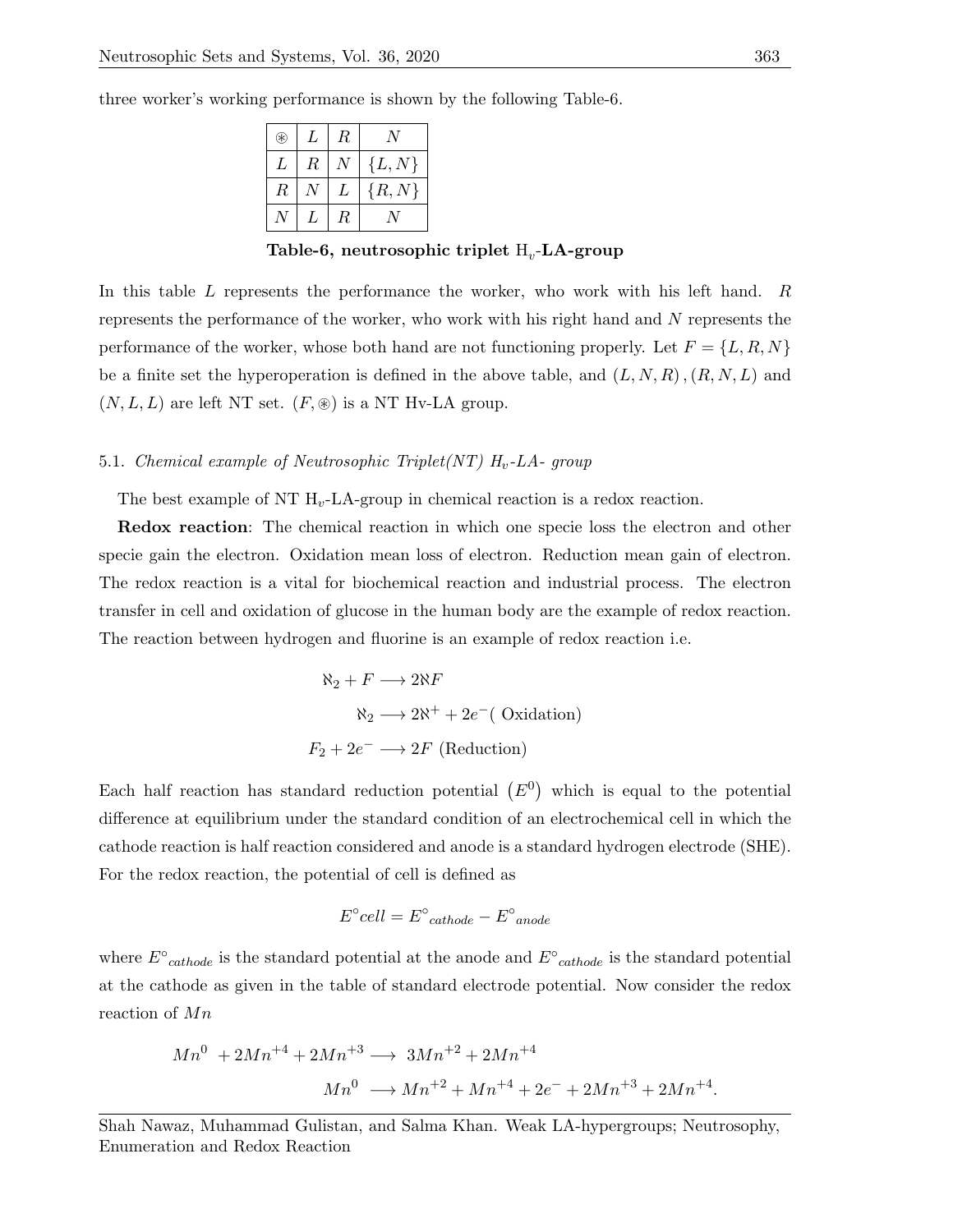Manganese having a variable oxidation state of  $0, +1, +2, +3, +4, +5, +6, +7$ . If we take  $Mn^{0}, Mn^{+4}, Mn^{+3}, Mn^{+4}$  together we will get pure redox reaction. The flow chart is given as



Flow chart

 $Mn$  species with different oxidation state react with themselves. All possible reactions are presented in the following Table-7

| $\oplus$  | $Mn^0$              | $Mn^{+1}$              | $Mn^{+2}$              | $Mn^{+3}$              | $Mn^{+4}$              |
|-----------|---------------------|------------------------|------------------------|------------------------|------------------------|
| $Mn^0$    | $Mn^0$              | $\{Mn^0, Mn^{+1}\}$    | $\{Mn^0, Mn^{+2}\}\$   | $\{Mn^0, Mn^{+3}\}$    | $\{Mn^0, Mn^{+4}\}$    |
| $Mn^{+1}$ | ${Mn^0, Mn^{+1}}$   | $\{Mn^0, Mn^{+2}\}\$   | $\{Mn^0, Mn^{+3}\}$    | $\{Mn^{+2}\}\$         | $\{Mn^{+1}, Mn^{+4}\}$ |
| $Mn^{+2}$ | $Mn^{+1}$           | $\{Mn^0, Mn^{+3}\}\$   | $\{Mn^{+1}, Mn^{+3}\}$ | $\{Mn^{+1}, Mn^{+4}\}$ | $\{Mn^{+2},Mn^{+4}\}$  |
| $Mn^{+3}$ | $\{Mn^0, Mn^{+3}\}$ | $\{Mn^{+1}, Mn^{+3}\}$ | $\{Mn^{+2}, Mn^{+3}\}$ | $Mn^{+3}$              | $\{Mn^{+3}, Mn^{+4}\}$ |
| $Mn^{+4}$ | $\{Mn^0, Mn^{+4}\}$ | $\{Mn^{+1}, Mn^{+4}\}$ | $\{Mn^{+2}, Mn^{+4}\}$ | $\{Mn^{+3},Mn^{+4}\}$  | $Mn^{+4}$              |

Table-7, All possible reactions

The standard reduction potentials  $(E^0)$  for conversion of each oxidation state to another are

$$
E^{0} (Mn^{+4}/Mn^{+3}) = +0.95,
$$
  
\n
$$
E^{0} (Mn^{+3}/Mn^{+2}) = +1.542,
$$
  
\n
$$
E^{0} (Mn^{+2}/Mn^{+1}) = -0.59,
$$
  
\n
$$
E^{0} (Mn^{+1}/Mn^{+0}) = 0.296.
$$

If we replace

$$
Mn^0 = b_1, Mn^{+1} = b_2, Mn^{+2} = b_3, Mn^{+3} = b_4, Mn^{+4} = b_5,
$$

Shah Nawaz, Muhammad Gulistan, and Salma Khan. Weak LA-hypergroups; Neutrosophy, Enumeration and Redox Reaction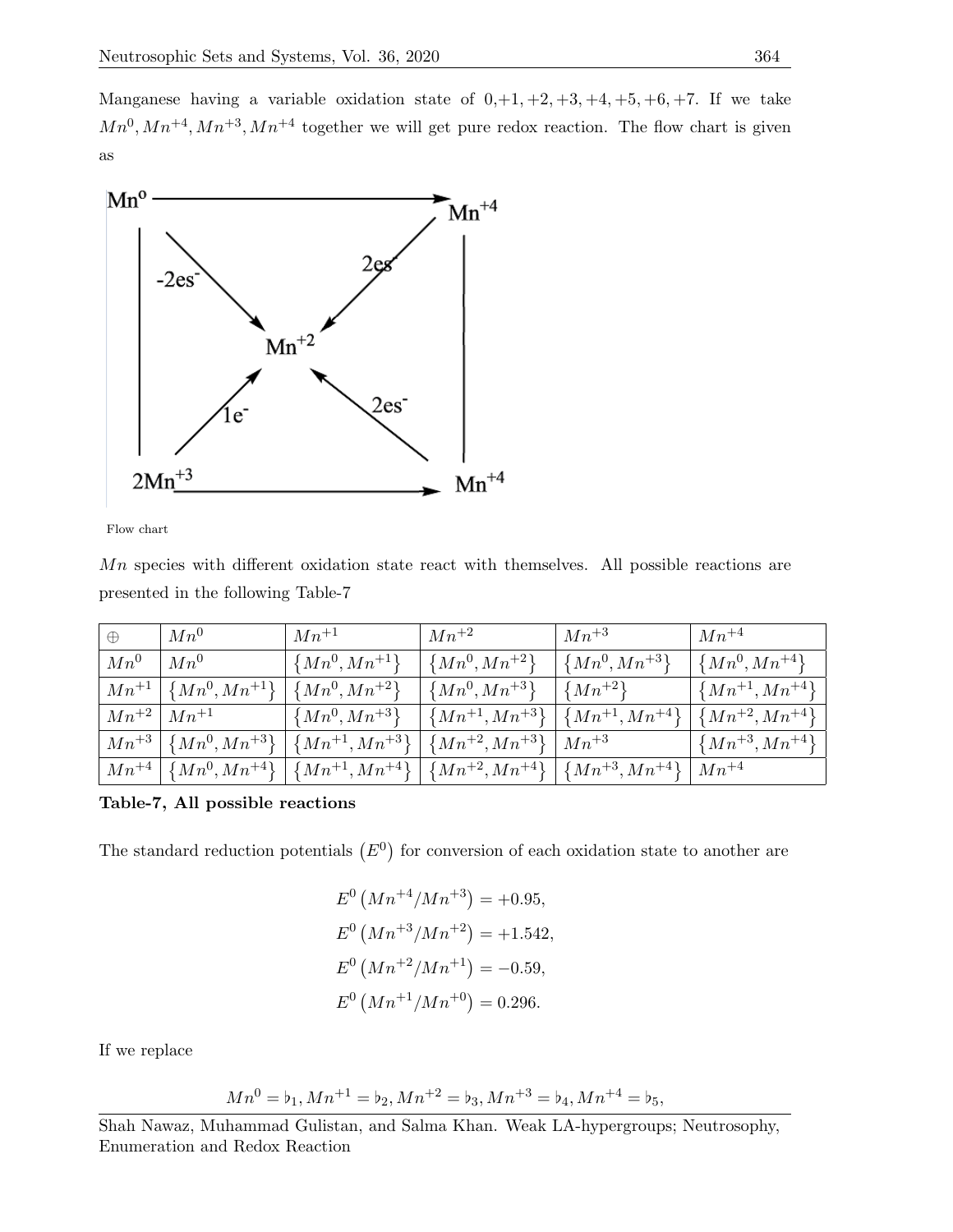then we obtain the following Table-8

| $\vert \oplus \vert b_1 \vert$ | b <sub>2</sub>                                                                                                                                                                   | $b_3$ | $\mathfrak{b}_4$ | $b_{5}$        |
|--------------------------------|----------------------------------------------------------------------------------------------------------------------------------------------------------------------------------|-------|------------------|----------------|
|                                | $\mathfrak{b}_1   \{\mathfrak{b}_1\}$ $ \{\mathfrak{b}_1,\mathfrak{b}_2\}  \{\mathfrak{b}_1,\mathfrak{b}_3\}  \{\mathfrak{b}_1,\mathfrak{b}_4\}$                                 |       |                  | $\{b_1, b_5\}$ |
|                                | $\mathfrak{b}_2 \mid \{\mathfrak{b}_1, \mathfrak{b}_2\} \mid \{\mathfrak{b}_1, \mathfrak{b}_3\} \mid \{\mathfrak{b}_1, \mathfrak{b}_4\} \mid \{\mathfrak{b}_3\}$                 |       |                  | $\{b_2, b_5\}$ |
|                                | $\mathfrak{b}_3 \mid \{\mathfrak{b}_1, \mathfrak{b}_3\} \mid \{\mathfrak{b}_1, \mathfrak{b}_4\} \mid \{\mathfrak{b}_2, \mathfrak{b}_4\} \mid \{\mathfrak{b}_2, \mathfrak{b}_5\}$ |       |                  | $\{b_3, b_5\}$ |
|                                | $\mathfrak{b}_4 \mid \{\mathfrak{b}_1, \mathfrak{b}_4\} \mid \{\mathfrak{b}_2, \mathfrak{b}_4\} \mid \{\mathfrak{b}_3, \mathfrak{b}_4\} \mid \{\mathfrak{b}_4\}$                 |       |                  | ${b_4, b_5}$   |
|                                | $\vert b_5 \vert \{b_1, b_5\} \vert \{b_2, b_5\} \vert \{b_3, b_5\} \vert \{b_4, b_5\} \vert \{b_5\}$                                                                            |       |                  |                |

Table-8, NT  $\mathrm{H}_{v}\text{-}\mathbf{L}\mathbf{A}\text{-}\mathbf{group}$ 

As all elements of  $\aleph$  satisfy the weak left invertive law but  $\aleph$  do not satisfy the left invertive law, associative law and weak associative law

$$
\{b_1, b_3\} = (b_2 \oplus b_2) \oplus b_1 \neq (b_1 \oplus b_2) \oplus b_2 = \{b_1, b_2, b_3\},
$$

$$
\{b_1, b_2, b_3, b_4\} = (b_2 \oplus b_2) \oplus b_3 \neq b_2 \oplus (b_2 \oplus b_3) = \{b_1, b_2, b_3\},
$$
and 
$$
(b_2 \oplus b_4) \oplus b_4 = \{b_2, b_5\} \cap b_3 = b_2 \oplus (b_4 \oplus b_4) = \emptyset
$$

Here  $(b_1, b_1, b_1), (b_2, b_4, b_3), (b_3, b_4, b_2), (b_4, b_5, b_3)$  and  $(b_5, b_4, b_4)$  are NT sets. Hence  $(\aleph, \oplus)$  is a NT  $H_v$ -LA-group.

**Remark 5.1.** NT set, which helps the chemist to take the state of  $M_n$  which react or not react easily with other state or themselves.  $M_n^{+0}$  plays the role of neuta with different oxidation state and themselves. If the  $M_n$  have the same neuta and anti, it means that  $M_n$  having equal chances of loss or gain of electron.

### 6. Difference between the proposed work and existing methods

Our proposed structure has two main purpose,

1) This structure generalize the structure of groups, LA-groups, semigroups, LA-semigroup and as well as the hyper versions of above mentioned structures.

2) As NT set has the abelity to capture indeterminacy in a much better way so our proposed stricture of NT LA-semigroups can handle the uncertanity in a better way as we have seen in the Redox reaction.

# 7. Conclusions

In this article, we have studied and introduced NT  $H<sub>v</sub>$  LA- groups. We presented some result on NT  $H_v$  LA-groups and construction of NT  $H_v$ -LA groups. We defined the neutro homomorphism on NT  $H_v$  LA groups. Also, we use the Mathematica packages to check the properties of left invertive and weak left invertive. Our defined structure have an interesting application in chemistry redox reaction.

Shah Nawaz, Muhammad Gulistan, and Salma Khan. Weak LA-hypergroups; Neutrosophy, Enumeration and Redox Reaction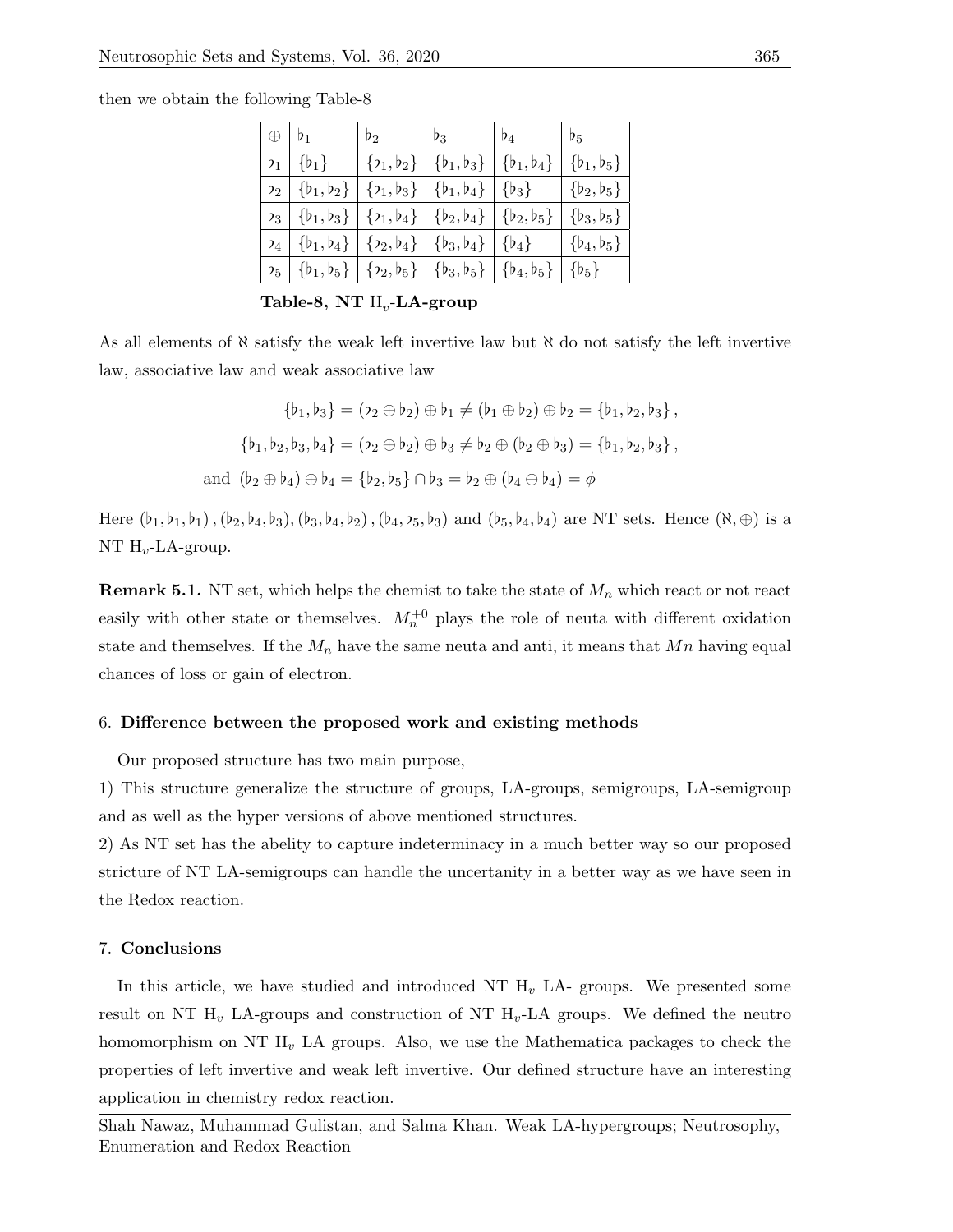#### References

- <span id="page-14-0"></span>[1] F. Smarandache, A unifying field in logics. neutrosophy, neutrosophic probability, Set and Logic. Rehoboth American Research Press, (1999).
- <span id="page-14-1"></span>[2] W. B. V. Kandasamy and F. Smarandache, Some neutrosophic algebraic structures and neutrosophic N-algebraic structures, (2006), 219.
- <span id="page-14-2"></span>[3] W. B. V. Kandasamy and F. Smarandache, N-algebraic structures and S-N-algebraic structures, (2006), 209.
- <span id="page-14-3"></span>[4] W. B. V. Kandasamy and F. Smarandache, Basic neutrosophic algebraic structures and their applications to fuzzy and neutrosophic models, Hexis, (2004) 149.
- [5] A. A. A. Agboola, A. D. Akinola and O. Y. Oyebola. Neutrosophic Rings I, International Journal of Mathematical Combinatorics. 4(2011) , 1-14.
- <span id="page-14-4"></span>[6] A. A. A. Agboola, A. O. Akwu, and Y. T. Oyebo. Neutrosophic Groups and Neutrosophic Subgroups, International Journal of Mathematical Combinatorics. 3(2012), 1-9.
- <span id="page-14-5"></span>[7] A. A. A. Agboola, A. O. Akwu and Y. T. Oyebo. Neutrosophic Groups and Neutrosophic Subgroups, International Journal of Mathematical Combinatorics, 3(2012), 1-9.
- [8] A. A. A. Agboola and B. Davvaz. , Introduction to neutrosophic hypergroups, ROMAI Journal, 9(2)(2013), 1-10.
- [9] M. Ali, M. Shabir, M. Naz and F. Smarandache. Neutrosophic left almost semigroup, Neutrosophic Sets and Systems, 3(2014), 18-28.
- [10] M. Ali, F. Smarandache, M. Shabir and M. Naz. Neutrosophic bi-LA-semigroup and neutosophic N-LAsemigroup, Neutrosophic Sets and Systems, 4(2014), 19-24.
- [11] M. Ali, M. Shabir, F. Smarandache and L. Vladareanu. Neutrosophic LA-semigroup rings, Neutrosophic Sets and Systems, 7(2015), 81-88.
- <span id="page-14-6"></span>[12] M. Ali, and F. Smarandache. Neutrosophic soluble groups, neutrosophic nilpotent groups and their properties, Annual Symposium of the Institute of Solid Mechanics, SISOM, Bucharest,(2015) 81-90.
- <span id="page-14-7"></span>[13] F. Smarandache and M. Ali, Neutrosophic triplet group, Neural Computing and Application. 29 (2018) 1-7.
- [14] F. Smarandache, Neutrosophic Perspectives: Triplets, Duplets, Multisets, Hybrid Operators, Modal Logic, Hedge Algebras. And Applications; Pons Publishing House: Brussels, Belgium. 2017.
- [15] X. H. Zhang, F. Smarandache, X. L. Liang, Neutrosophic duplet semi-group and cancellable neutrosophic triplet groups, Symmetry. (2017), 9, 275.
- [16] M. Bal, M.M. Shalla and N. Olgun, Neutrosophic triplet cosets and quotient groups, Symmetry. 2018, 10(4), 126.
- [17] T. G. Jaiyeola, F. Smarandache, Some results on neutrosophic triplet group and their applications, Symmetry. 10(6)(2018), 202.
- <span id="page-14-8"></span>[18] M. Gulistan, S. Nawaz and N. Hassan. Neutrosophic triplet non-associative semihypergroups with application, Symmetry. 10(11) (2018), 613.
- <span id="page-14-9"></span>[19] F. Marty, Sur une generalization de la notion de groupe, 8iem Congres des Mathematicians Scandinaves Tenua Stockholm, (1934) 45-49.
- <span id="page-14-10"></span>[20] P. Corsini, Prolegomena of hypergroup theory, Aviani Editore. (1993).
- [21] T. Vougiouklis, Hyperstructures and their representations, Hadronic Press,Palm Harbor, Flarida, USA. (1994).
- <span id="page-14-11"></span>[22] P. Corsini and V. Leoreanu, Applications of hyperstructure theory, Kluwer Academic. (2003).
- <span id="page-14-12"></span>[23] T. Vougiouklis, A new class of hyperstructures, Journal of Combinatorics, Information and System Sciences. 20 (1995), 229-235.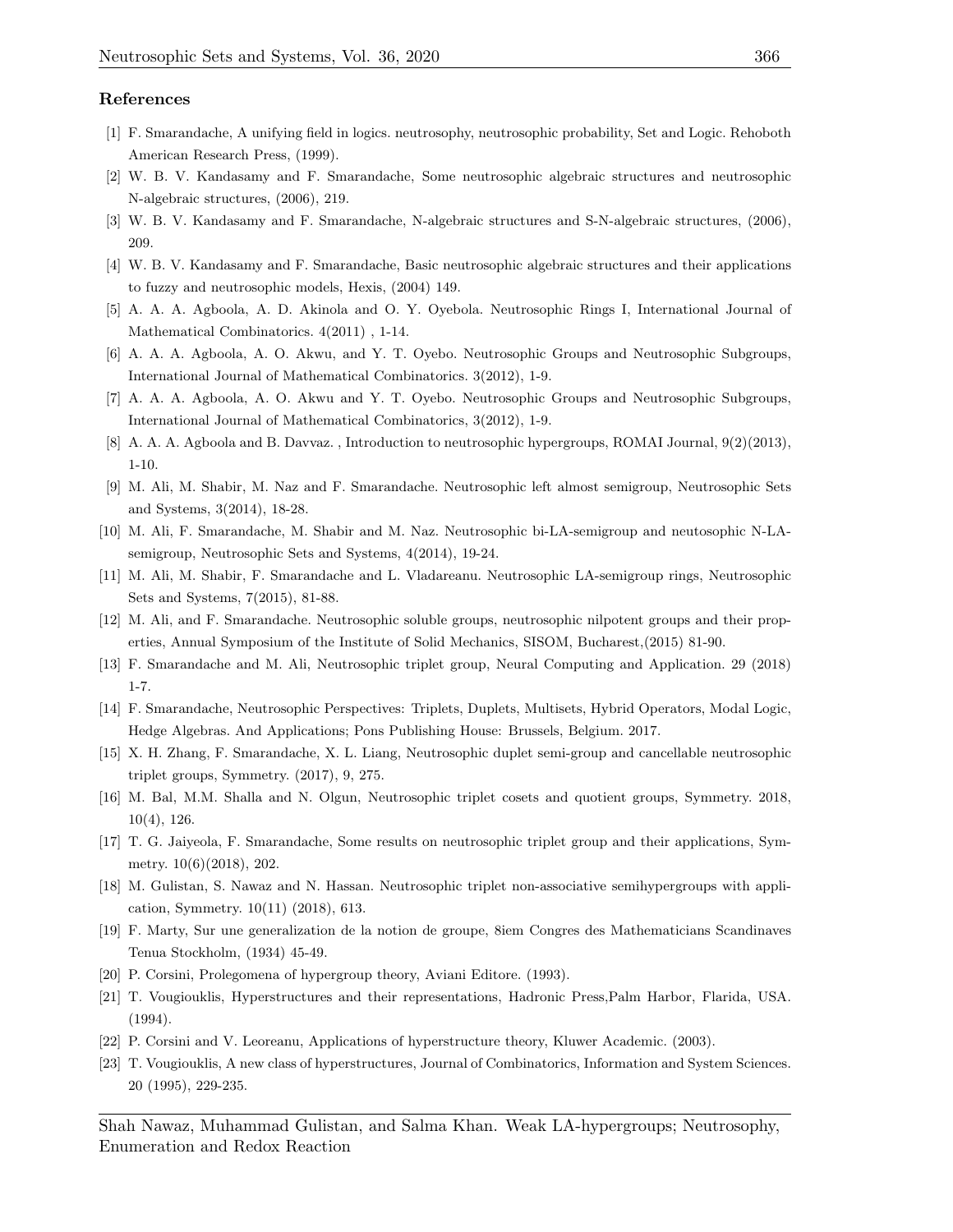- <span id="page-15-0"></span>[24] T. Vougiouklis, ∂-operations and Hv-fields, Acta Mathematica Sinica (Engl. Ser.). 24(7), (2008) 1067-1078.
- [25] T. Vougiouklis, The h/v-structures, Algebraic Hyperstructures and Applications, Taru Publications, New Delhi. (2004) 115-123.
- [26] S. Spartalis, On  $H_v$ -semigroups, Italian Journal of Pure and Applied Mathematics. 11, 2002; 165-174.
- [27] S. Spartalis, On reversible  $H_v$ -group, Algebraic Hyperstructures and Applications. (1994) 163-170.
- [28] T. Vougiouklis, The fundamental relation in hyperrings. The general hyperfield, Algebraic Hyperstructures and Applications, Xanthi. (1990) 203-211.
- [29] S. Spartalis, Quoitients of P-H<sub>v</sub>-rings, New Frontiers in Hyperstructures, (1996) 167-176.
- [30] S. Spartalis and T. Vougiouklis, The fundamental relations on Hv-rings, Rivista di Matem'atica Pura ed Applicata. 7 (1994) 7-20.
- <span id="page-15-1"></span>[31] S. Spartalis, On the number of  $H_v$ -rings with P-hyperoperations, Discrete Mathematics. 155 (1996) 225-231.
- <span id="page-15-2"></span>[32] B. Davvaz and V. L. Fotea, Hyperring theory and applications. International Academic Press. USA. (2007).
- <span id="page-15-3"></span>[33] B. Davvaz and T. Vougiouklis, A walk through weak hyperstructures, Hv-Structures, World Scientific. December (2018) Pages: 348.
- <span id="page-15-4"></span>[34] M. A. Kazim and N. Naseerudin, On almost semigroups. Aligarh Bulletin of Mathematics. 2 (1972) 1-7.
- <span id="page-15-5"></span>[35] Q. Mushtaq and S.M. Yusuf, On LA-semigroups, The Aligarh Bulletin of Mathematics. 8 (1978) 65-70.
- <span id="page-15-6"></span>[36] P. Holgate, Groupoids satisfying a simple invertive law, The Mathematics Student. 61(1-4) (1992) 101-106.
- [37] J.R. Cho, J. Jezek and T. Kepka, Paramedial groupoids, Czechoslovak Mathematical Journal. 49(2) (1999) 277-290.
- [38] M. Akram, N. Yaqoob and M. Khan, On (m, n)-ideals in LA-semigroups, Applied Mathematical Sciences. 7(44) (2013) 2187-2191.
- [39] M. Khan and N. Ahmad, Characterizations of left almost semigroups by their ideals, Journal of Advanced Research in Pure Mathematics. 2(3) (2010) 61-73.
- [40] P.V. Protic and N. Stevanovic, AG-test and some general properties of AbelGrassmann's groupoids, Pure Mathematics and Applications. 6(4) (1995) 371-383.
- [41] N. Stevanovic and P.V. Protic, Composition of Abel-Grassmann's 3-bands, Novi Sad Journal of Mathematics. 34(2) (2004) 175-182.
- <span id="page-15-7"></span>[42] Q. Mushtaq and S.M. Yusuf, On locally associative LA-semigroups, The Journal of Natural Sciences and Mathematics. 19(1) (1979) 57-62.
- <span id="page-15-8"></span>[43] K. Hila and J. Dine, On hyperideals in left almost semihypergroups, ISRN Algebra, Article ID 953124 (2011) 8 pages
- <span id="page-15-9"></span>[44] N. Yaqoob, P. Corsini and F. Yousafzai, On intra-regular left almost semihypergroups with pure left identity, Journal of Mathematics. Article ID 510790 (2013) 10 pages.
- <span id="page-15-10"></span>[45] F. Yousafzai, K. Hila, P. Corsini and A. Zeb, Existence of non-associative algebraic hyperstructures and related problems. Afrika Matematika. 26(5) (2015) 981-995.
- <span id="page-15-11"></span>[46] V. Amjad, K. Hila and F. Yousafzai, Generalized hyperideals in locally associative left almost semihypergroups. New York Journal of Mathematics. 20 (2014) 1063-1076.
- <span id="page-15-12"></span>[47] M. Gulistan, N. Yaqoob and M. Shahzad, A note on Hv-LA-semigroups. UPB Scientific Bulletin, Series A. 77(3) (2015) 93-106.
- <span id="page-15-13"></span>[48] N. Yaqoob and M. Gulistan, Partially ordered left almost semihypergroups. Journal of the Egyptian Mathematical Society. 23(2) (2015) 231-5.
- <span id="page-15-14"></span>[49] I. Rehman, N. Yaqoob and S. Nawaz, Hyperideals and hypersystems in LA-hyperrings. Songklanakarin Journal of Science and Technology. 39(5) (2017) 651-7.
- <span id="page-15-15"></span>[50] S. Nawaz, I. Rehman and M. Gulistan, On left almost semihyperrings, International Journal of Analysis and Applications, 16(4) (2018) 528-541.